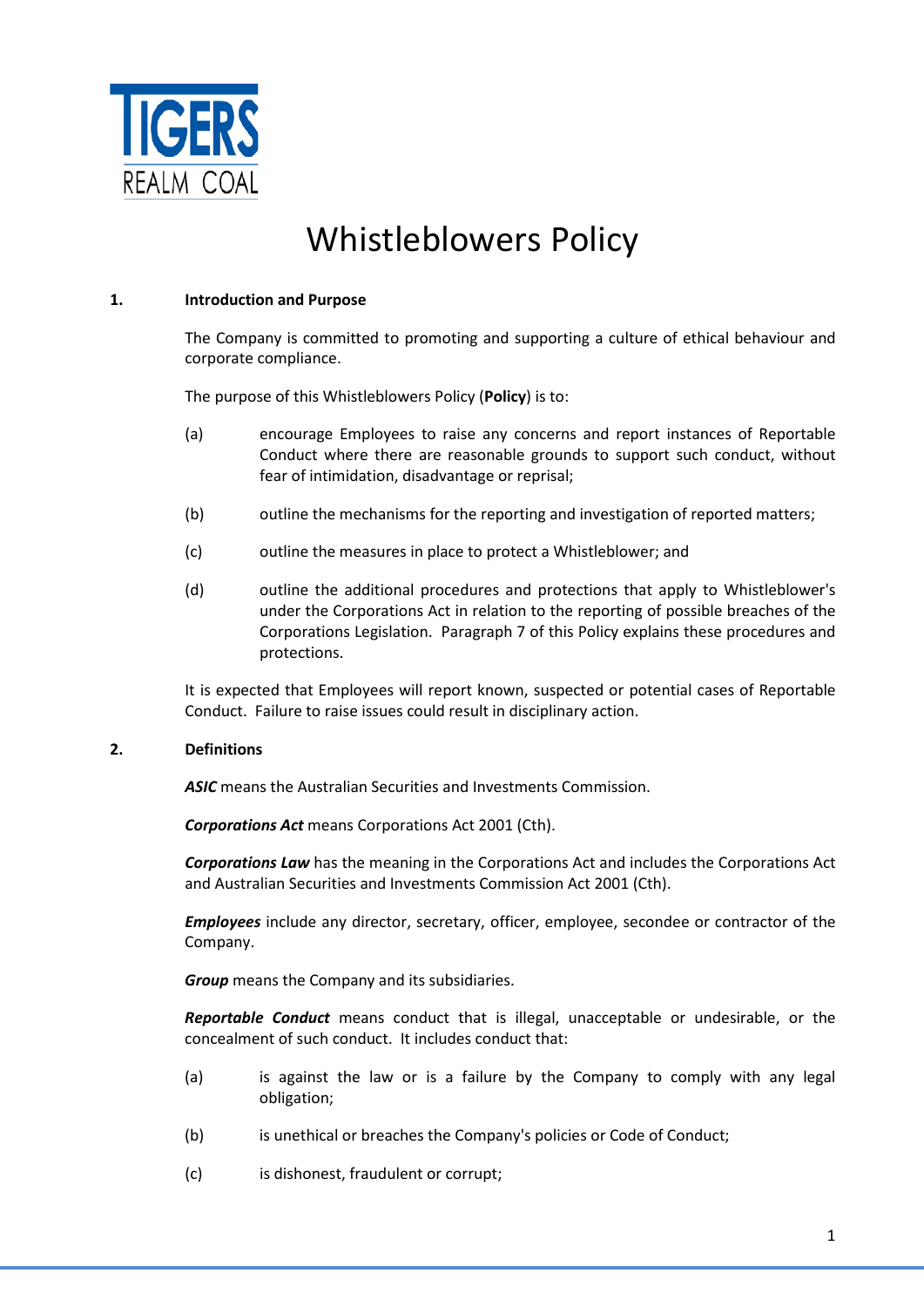

- (d) is coercion, harassment, victimisation or discrimination;
- (e) is misleading or deceptive conduct of any kind (including conduct or representations which amount to improper or misleading accounting or financial reporting practices either by, or affecting, the Company);
- (f) is potentially damaging to the Company, an Employee or a third party, including unsafe work practices, environmental damage, health risks or substantial wasting of company resources;
- (g) may cause financial loss to the Company or damage its reputation or be otherwise detrimental to the Company; or
- (h) involves any other serious impropriety.

*Whistleblower* means an Employee who alerts the Company and/or a regulatory authority to Reportable Conduct within the Company/Group.

*Whistleblower Protection Officer* means a person nominated by the Company whose key responsibilities include protecting whistleblowers who report concerns under this Policy. The names and contact details of the Company's current Whistleblower Protection Officers are identified in paragraph 4 of this Policy.

*Whistleblower Protection Officer Co-ordinator* means a person nominated by the Company whose key responsibilities is to ensure the Whistleblower Protection Officers are trained and the activities are co-ordinated to ensure the reportable conduct is investigated appropriately and the Whistleblowers are protected appropriately. The names and contact details of the Company's current Whistleblower Protection Officer Co-ordinator is identified in paragraph 4 of this Policy.

## **3. Scope**

This Policy applies to all Employees who wish to report Reportable Conduct regarding the Company's activities.

This Policy does not deal with staff grievances which are not Reportable Conduct, for which separate procedures exist.

#### **4. How to make a report**

Employees can report Reportable Conduct to:

- (a) their immediate General Manager;
- (b) a Whistleblower Protection Officer; or
- (c) an independent company, STOPline, appointed by the Company to take anonymous calls or letters. STOPline has a process in place to handle non-English speaking callers.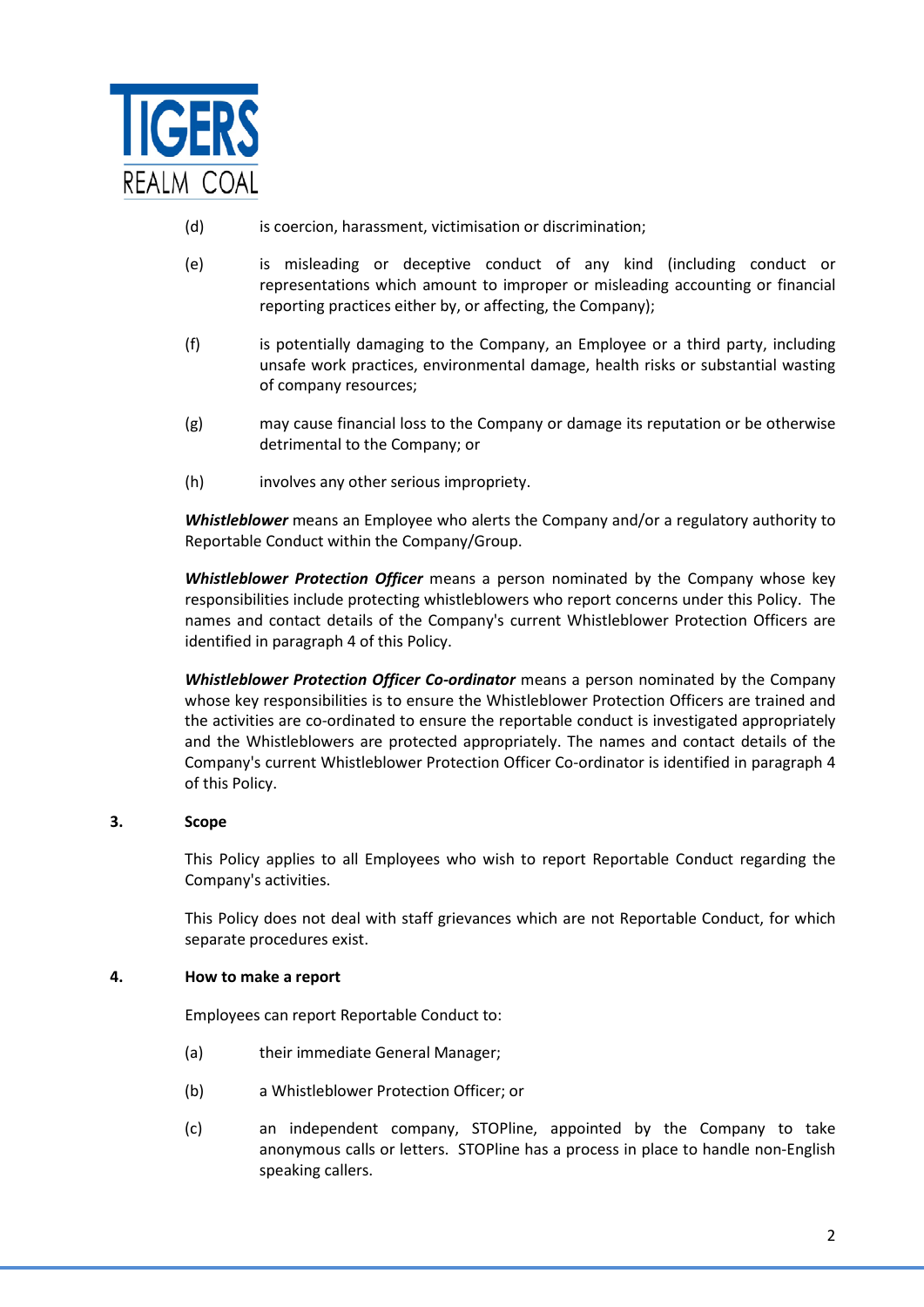

The independent company is provided as an option to employees to ensure the highest level of independence in the receipt and management of concerns relating to Reportable Conduct.

The current Whistleblower Protection Officers nominated by the Company are:

- (d) the Finance Director NPCC in Russia, who is in the Russian office and can be contacted by phone or by email; and
- (e) the Company's Group Financial Controller, who is in the Melbourne office and can be contacted by phone or by email.

The Whistleblower Protection Officer Co-ordinator will be the Company's Group Financial Controller.

The independent company, STOPline, can be contacted as follows:

| Telephone: | 1300 30 45 50 (in Australia)                     |
|------------|--------------------------------------------------|
|            | 61 3 9811 3275 (reverse charges) (Overseas)      |
| Facsimile: | <b>Tigers Realm Coal Limited</b>                 |
|            | C/- The STOPline 61 3 9882 4480                  |
| Email:     | tigersrealmcoal@stopline.com.au                  |
| Mail:      | <b>Tigers Realm Coal Limited</b>                 |
|            | C/- The STOPline                                 |
|            | Locked Bag 8, Hawthorn, Victoria, Australia 3122 |

Where an individual is not confident in making a report in English, a confidential email, letter or fax in their native language is welcome and a court appointed translator will be appointed to ensure accuracy in translation.

Reports will be kept confidential to the extent possible, subject to legal and regulatory requirements.

Reports can be made anonymously if required by sending written reports directly to a Whistleblower Protection Officer. If an Employee chooses to disclose Reportable Conduct anonymously, this may hinder the ability of the Company to fully investigate the matter. Further, it may in certain circumstances prevent the whistleblower from accessing additional protection at law (refer paragraph 7 of this Policy). Disclosures that involve a threat to life or property, illegal activities or legal action against the Group may require actions that do not allow for complete anonymity.

## **5. Handling of reports**

All reports of Reportable Conduct will be investigated by a Whistleblower Protection Officer on a timely basis. Appropriate corrective action will be taken as warranted by the investigation.

The Whistleblower Protection Officer is responsible for:

(a) coordinating the investigation into any report received from a whistleblower;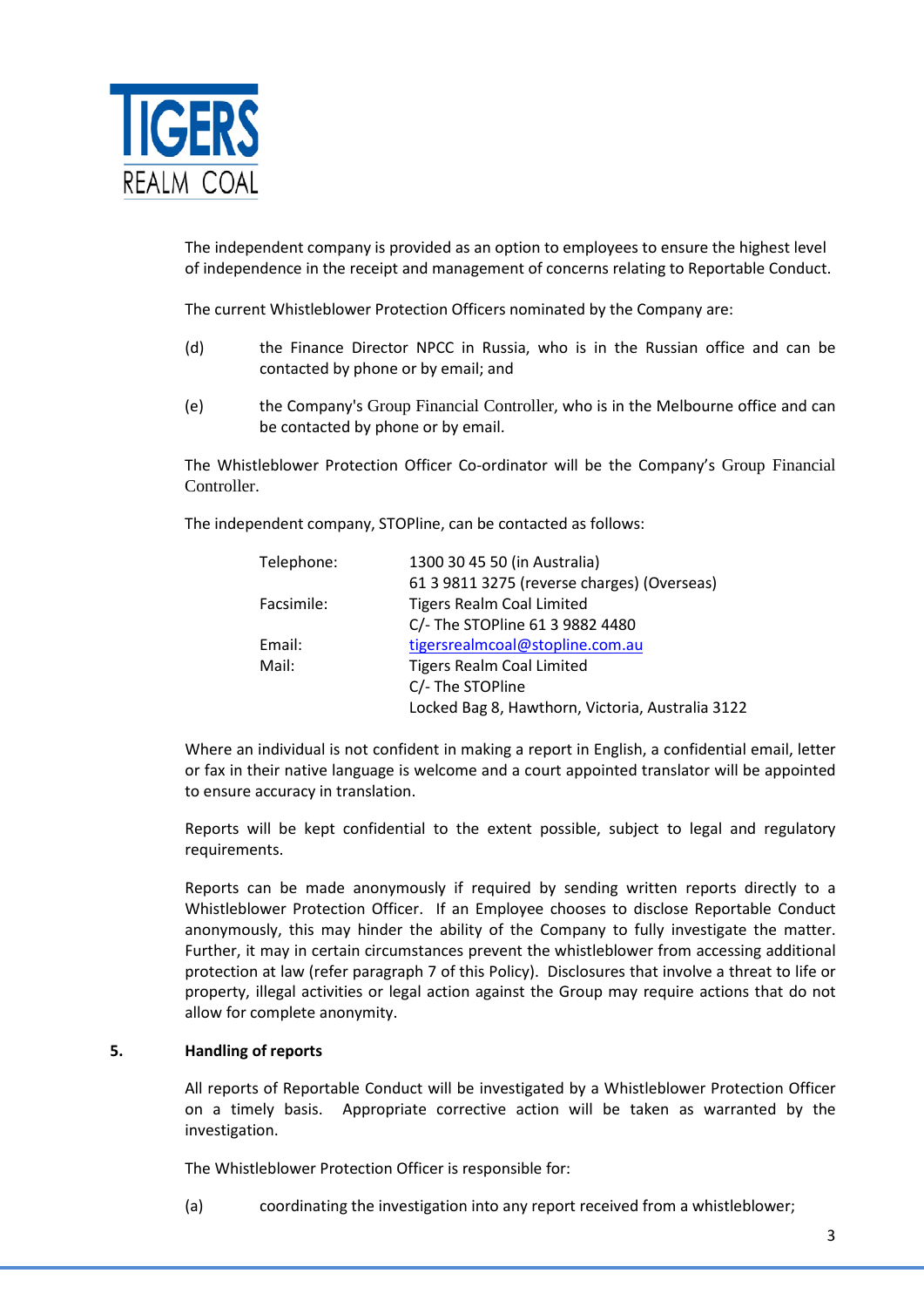

- (b) documenting and handling all matters in relation to the report and investigation; and
- (c) finalising all investigations.

The Whistleblower Protection Officer Co-ordinator will ensure the Whistleblower Protection Officer has at all times, direct and unrestricted access to reasonable financial, legal and operational assistance when this is required for any investigation.

A person who is the subject of an investigation is entitled to be:

- (d) informed as to the substance of any adverse comment that may be included in a report or other document arising out of any such investigation; and
- (e) given a reasonable opportunity to put their case to the Whistleblower Protection Officer who is investigating the report.

The Whistleblower will be kept appropriately informed of the progress of action taken in respect of their report. At the conclusion of the investigation, they will be informed of the outcome.

Subject to law, the Company and any persons receiving reports will not disclose particulars of reported matters that would suggest the identity of the Whistleblower without obtaining the Whistleblower's prior consent. Any such disclosure to which the whistleblower consents will be on a strictly confidential basis.

All files and records created from an investigation will be retained under strict security. Subject to law, the unauthorised release of information without a Whistleblower's consent to any person not involved in the investigation (other than the Audit, Risk & Compliance Committee) is a breach of this Policy.

The Audit, Risk & Compliance Committee will receive copies of all investigation reports from Whistleblower Protection Officers. Anonymity and confidentiality requirements will be observed by the Audit, Risk & Compliance Committee.

#### **6. Protection of Whistleblowers**

Whistleblowers that report a concern in good faith under this Policy must not be personally disadvantaged by:

- (a) dismissal;
- (b) demotion;
- (c) any form of harassment;
- (d) discrimination; or
- (e) current or future bias.

The Whistleblower is not, however, protected from civil or criminal liability for any of its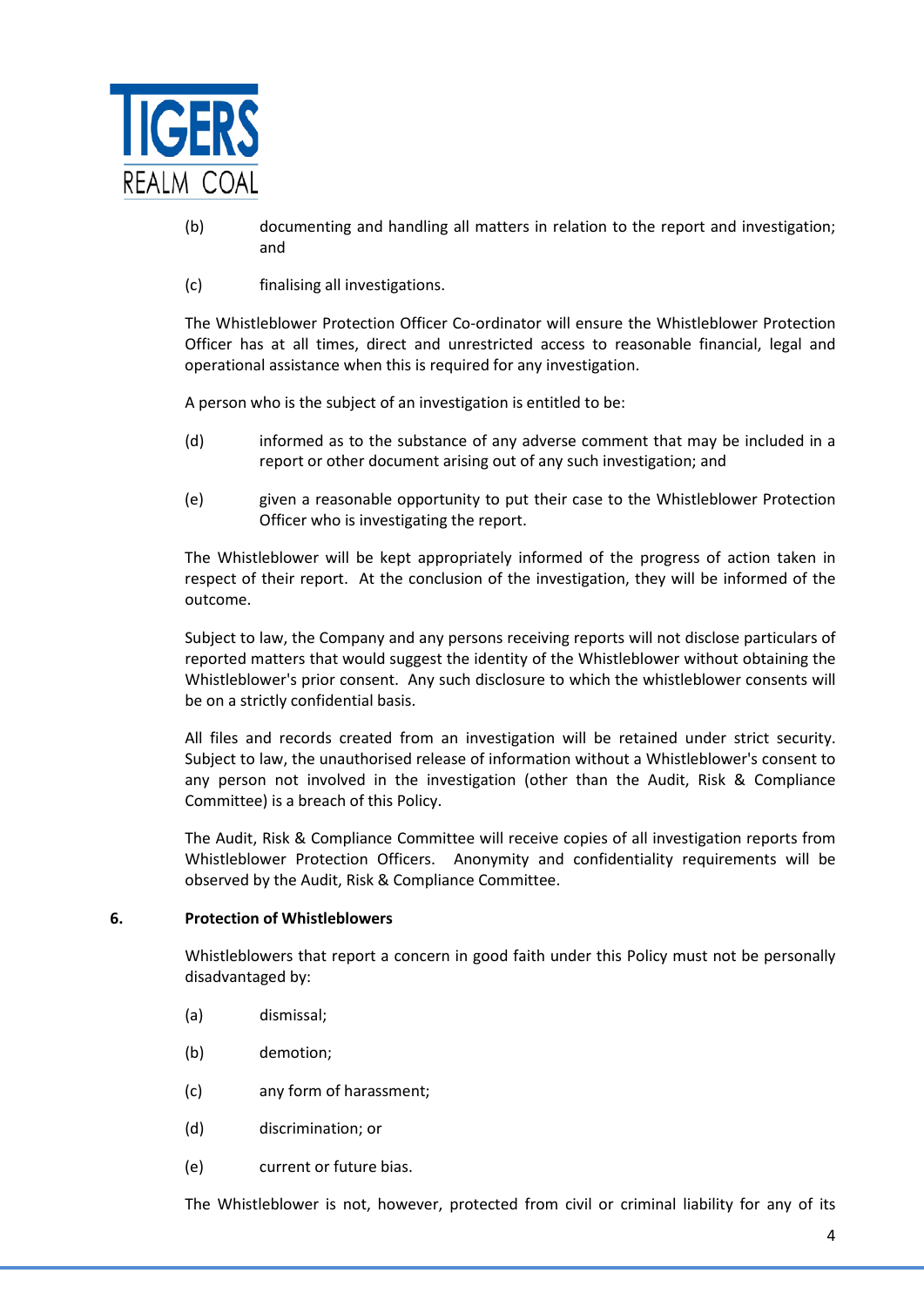

conduct which may be revealed by the report. However, if a Whistleblower reports such conduct and actively cooperates in an investigation in which they may be implicated, there may be some cases where the fact they have made a report will be taken into account as a mitigating factor when determining actions which may be taken against them.

### **7. Protection under the Corporations Legislation**

The Corporations Act provides additional protections in relation to the reporting of a possible contravention of the Corporations Legislation. A disclosure of information by a person qualifies for protection under the Corporations Act if:

- (a) the Whistleblower is an officer or employee of a Group company, a contractor (who has a contract for the supply of services or goods to the Company) or an employee of such a contractor;
- (b) the report is made to:
	- (i) ASIC;
	- (ii) the Company's auditor, or a member of the audit team;
	- (iii) a director, secretary or senior manager of the Company; or
	- (iv) a person authorised by the Company to receive disclosures of that kind (that is, a Whistleblower Protection Officer);
- (c) the Whistleblower provides their name before making the report. Anonymous reports are not protected under the Corporations Legislation;
- (d) the Whistleblower has reasonable grounds to suspect that the information indicates that there has been a contravention of the Corporations Legislation by the Company or any of its officers or employees;
- (e) the disclosure is made in good faith.

If these conditions are met, the Corporations Act provides the following protections to the Whistleblower:

- (f) The Whistleblower is not subject to any civil or criminal liability for making the disclosure. The Whistleblower is not, however, protected from civil or criminal liability for any of its conduct which may be revealed by the report.
- (g) No contractual or other remedy may be enforced or exercised against a Whistleblower on the basis of the disclosure, and a contract to which the Whistleblower is a party may not be terminated on the basis that the disclosure constitutes a breach of the contract.